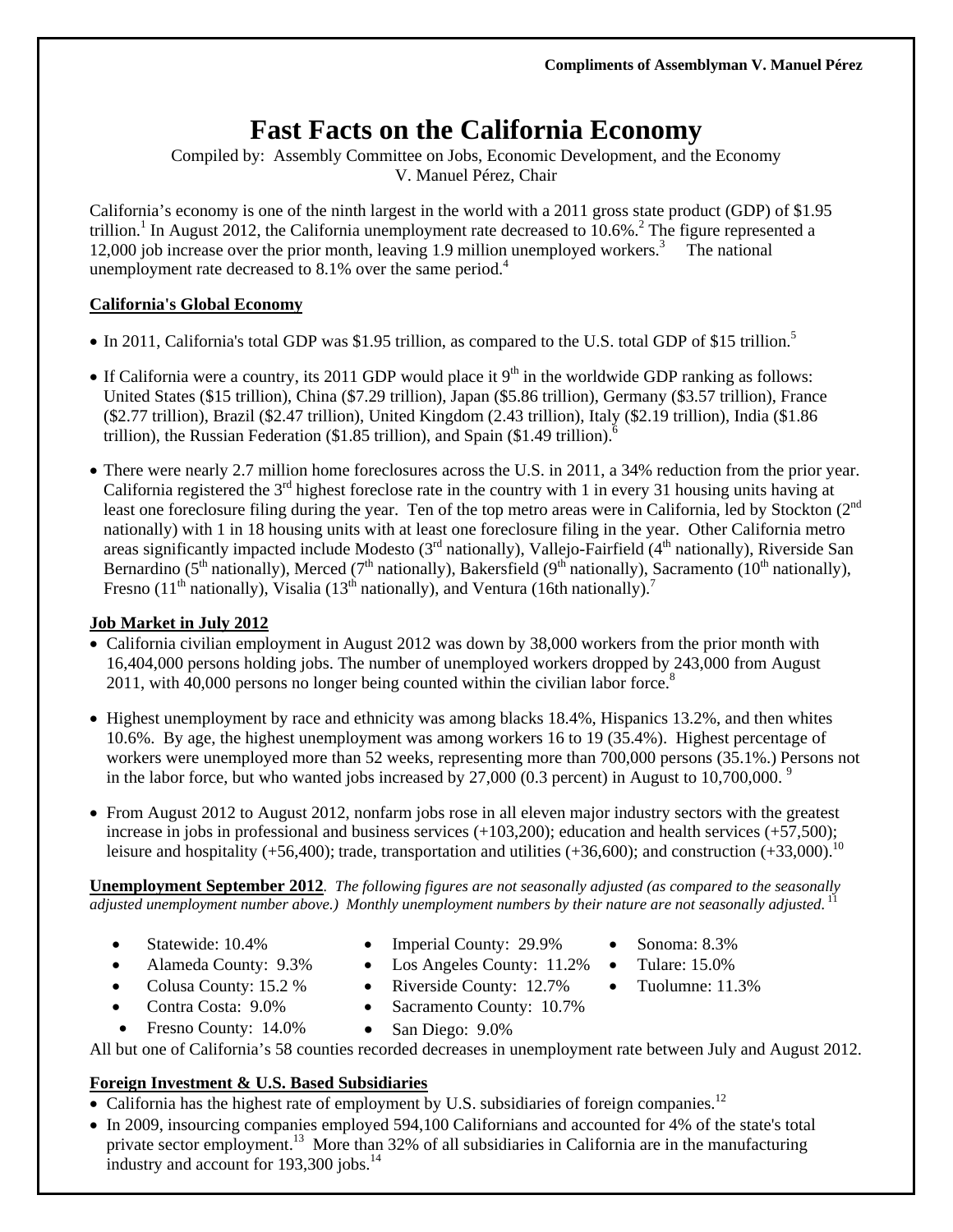## **Energy Market**

- In 2010, California produced 12% of the natural gas, 71% of the electricity, and 38.11% of the crude oil it consumes.15 The remaining electricity and natural gas was purchased from Canada, the Pacific Northwest, the Rocky Mountain States and the Southwest. Remaining crude oil was imported from Alaska and abroad.<sup>16</sup>
- In 2010, 53.4% of California's electricity came from burning natural gas, 15.7% from nuclear energy, 14.6% was generated in large hydroelectric dams, 14.6% from renewable sources, and 1.7% came from coal.<sup>17</sup>
- Since 1978, energy efficient building and appliance standards have saved \$66 billion in electricity and natural gas costs. The 2013 Energy Efficient Standards will result in 25% less energy for lighting, heating, cooling, ventilation, and water heating than the 2008 standards. Additionally, the Standards will save 200 million gallons of water per year (equal to more than 6.5million wash loads) and avoid 170,500 tons of greenhouse gas emissions per year.<sup>18</sup>
- The West Coast price for Alaskan North Slope crude oil peaked at \$125.48 per barrel on April 29<sup>th</sup>, but has since decreased to \$115.30 per barrel as of July 13, 2011. This is \$37.80 higher than July 2010.<sup>19</sup>
- Reformulated gasoline production in California for the week ending July  $8<sup>th</sup>$  decreased 6.5% from the previous week to 6.6 million barrels, remaining within the five-year range and 4% higher than a year ago. Inventories for California reformulated gasoline decreased  $3.4\%$  but remains within the five-year range.<sup>20</sup>

## **California's Innovation Economy**

- California ranks  $4<sup>th</sup>$  among the 50 states in science and technology. Other top states include Massachusetts  $(1<sup>st</sup>)$ , Maryland  $(2<sup>nd</sup>)$ , Colorado  $(3<sup>rd</sup>)$ , Utah  $(5<sup>th</sup>)$ , Washington  $(6<sup>th</sup>)$ , and New Hampshire  $(7<sup>th</sup>)$ . The Milken Science and Technology index ranks states based on research and development dollars, number of patents issued, venture capital investment, and business starts.<sup>21</sup>
- California ranked  $1<sup>st</sup>$  among 50 states in patents issued in 2010 with 30,080 patents granted. Other top performing states include New York (8,095 patents), Texas (8,027 patents), Washington (5,810 patents), and Massachusetts  $(5,261 \text{ patterns})$ .<sup>22</sup>
- California ranks 3rd in start-ups and  $1<sup>st</sup>$  in new branches in high-tech manufacturing. Other top ranking states include Florida, Texas, and Washington for start-ups and Texas, Florida, and Washington for new branches.<sup>23</sup>
- The Milken Institute ranks the University of California System first in technology transfer and commercialization among all U.S. universities. The California Institute of Technology and Stanford University are ranked among the top ten. $^{24}$

# **California Trade and Foreign Investment Activity**

- California exported \$159 billion in products in 2011. This is up from 2010 (\$143.1billion).<sup>25</sup>
- California's largest export market is Mexico, where the value of exports totaled \$26 billion in 2011. After Mexico, California's top export markets in 2011 were: Canada (\$17.1billion), China (\$14.1 billion), Japan (\$13 billion), and South Korea (\$8.4 billion). $^{26}$
- California's top five exports in 2011 were: Computer & Electronic Products (\$46 billion); Transportation Equipment (\$14.9 billion); Machinery, Except Electrical (\$14.7 billion); Miscellaneous Manufactured Commodities (\$13 billion) Chemicals (\$12.4 billion)<sup>27</sup>
- China is the largest source of imports into California; the 2011 value of Chinese imports was \$120 billion. China is followed by Japan (\$39.7 billion); Mexico (\$33.6 billion); Canada (\$20.4 billion); and South Korea  $$11.7 billion.<sup>28</sup>$
- California's top five imports in 2011 were: Computer & Electronic Products (\$107.6 billion); Transportation Equipment (\$48.8 billion); Oil & Gas (\$30 billion); Miscellaneous Manufactured Commodities (\$19.1 billion); and Apparel & Accessories (\$18.9 billion).<sup>29</sup>
- As global demand recovered from the financial crisis, increased trade volumes in 2010 compensated for nearly all losses in 2009, according to the Kyser Center for Economic Research.<sup>30</sup>
- Exports to China have grown more rapidly than those to Japan. In the first quarter of 2011, state exports to China (\$3.4 billion) exceeded those to Japan (\$3.2 billion) for the first time in California trade history. Exports to Japan have grown by \$200 million over the past year (\$3 billion in 2010 to \$3.2 billion in 2011). 31
- California's export of goods totaled \$13.2 billion in May 2011, up \$1.3 billion from May 2010, marking the eighteenth consecutive month of year-over-year increases in California trade, according to an analysis of today's U.S. Commerce Department trade figures by Beacon Economics.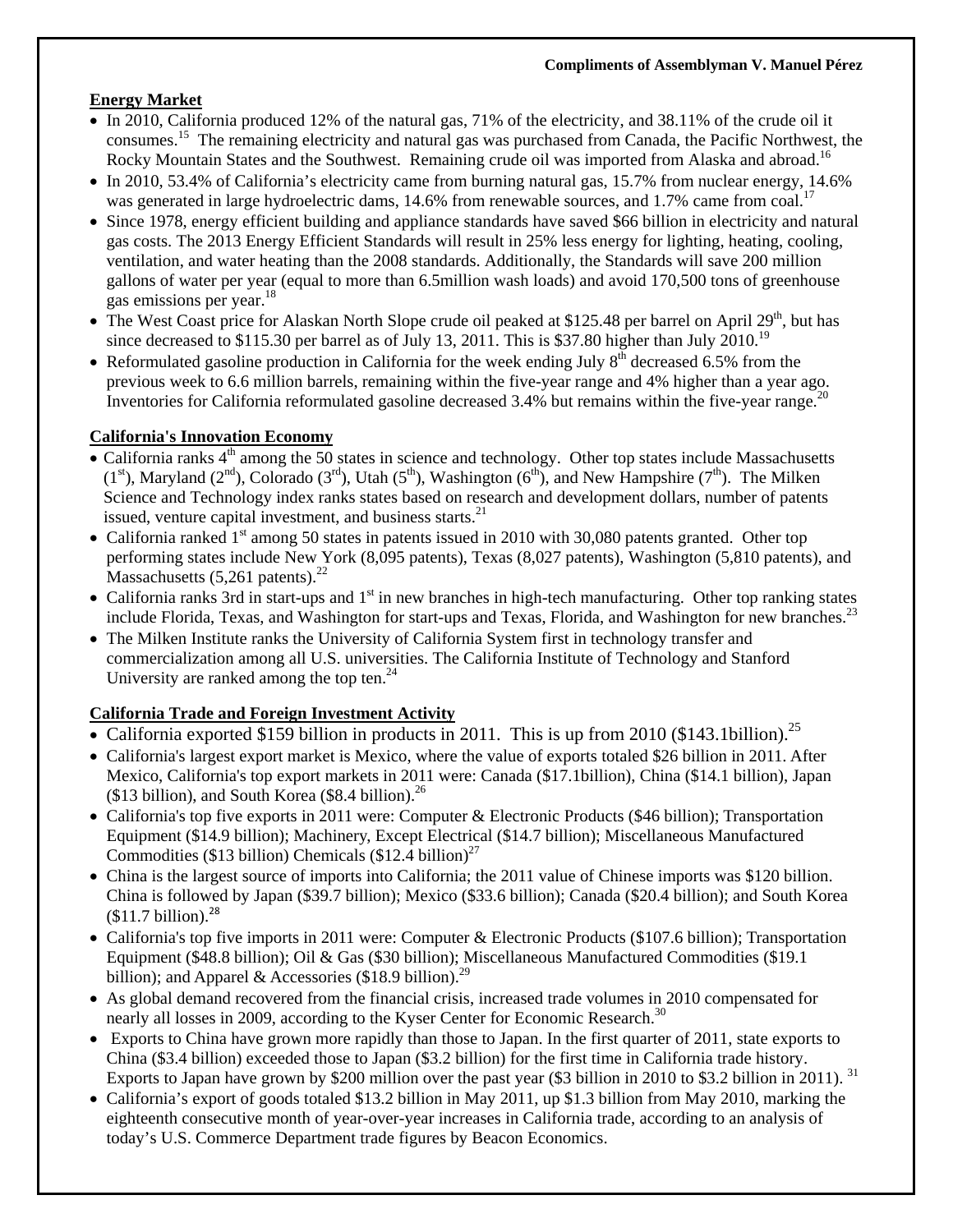